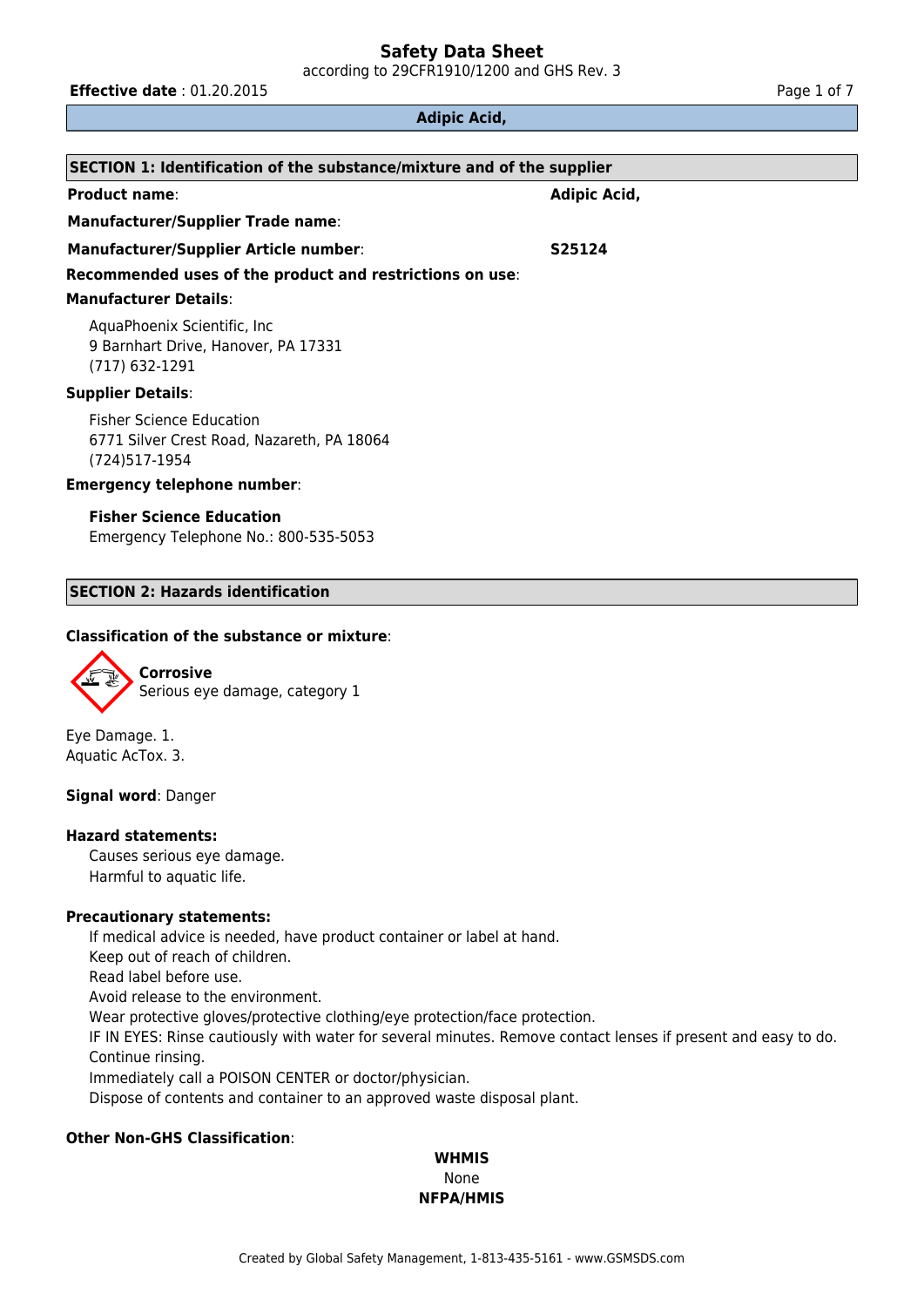# **Safety Data Sheet** according to 29CFR1910/1200 and GHS Rev. 3

**Effective date** : 01.20.2015 **Page 2 of 7 Page 2 of 7** 

# **Adipic Acid,**



# **SECTION 3: Composition/information on ingredients**

| Ingredients: |             |                           |  |  |
|--------------|-------------|---------------------------|--|--|
| CAS 124-04-9 | Adipic Acid | 100 %                     |  |  |
|              |             | Percentages are by weight |  |  |

# **SECTION 4: First aid measures**

#### **Description of first aid measures**

#### **After inhalation:**

Loosen clothing as necessary and position individual in a comfortable position. Move exposed to fresh air. Give artificial respiration if necessary. If breathing is difficult give oxygen. Consult a physician.

#### **After skin contact:**

Wash hands and exposed skin with soap and plenty of water. Remove contaminated clothing and shoes. Consult a physician.

#### **After eye contact:**

Protect unexposed eye. Rinse or flush exposed eye gently using water for 15-20 minutes. Remove contact lenses while rinsing. Consult a physician.

#### **After swallowing:**

Rinse mouth thoroughly. Do not induce vomiting. Seek medical attention if irritation, discomfort, or vomiting persists. Never give anything by mouth to an unconscious person.

# **Most important symptoms and effects, both acute and delayed:**

Irritation. Headache. Nausea. Shortness of breath.

# **Indication of any immediate medical attention and special treatment needed:**

If seeking medical attention provide SDS document to physician. Physician should treat symptomatically.

# **SECTION 5: Firefighting measures**

#### **Extinguishing media**

# **Suitable extinguishing agents:**

Use water, dry chemical, chemical foam, carbon dioxide, or alcohol-resistant foam.

# **Unsuitable extinguishing agents:** None

# **Special hazards arising from the substance or mixture:**

Thermal decomposition can lead to release of irritating gases and vapors.

# **Advice for firefighters:**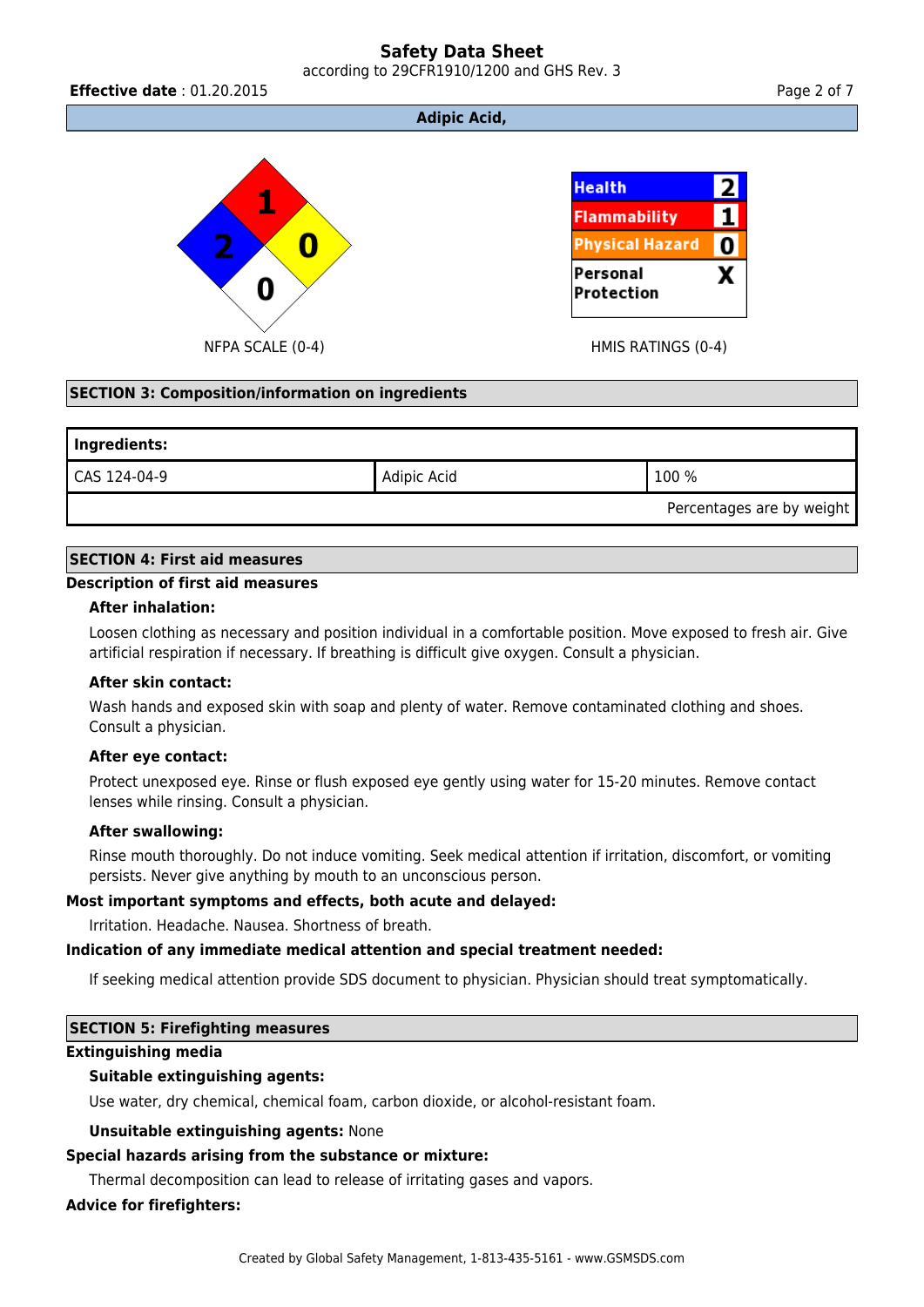according to 29CFR1910/1200 and GHS Rev. 3

**Effective date** : 01.20.2015 **Page 3 of 7 Page 3 of 7** 

#### **Adipic Acid,**

### **Protective equipment:**

Wear protective eyeware, gloves, and clothing. Refer to Section 8.

#### **Additional information (precautions):**

Avoid inhaling gases, fumes, dust, mist, vapor, and aerosols. Avoid contact with skin, eyes, and clothing. Avoid generating dust. Further processing of solid materials may result in the formation of combustible dusts. The potential for combustible dust formation should be taken into consideration before additional processing occurs.

# **SECTION 6: Accidental release measures**

# **Personal precautions, protective equipment and emergency procedures:**

Ensure adequate ventilation. Ensure that air-handling systems are operational.

#### **Environmental precautions:**

Should not be released into environment. Prevent from reaching drains, sewer, or waterway. Prevent further leakage or spillage if safe to do so.

# **Methods and material for containment and cleaning up:**

Wear protective eyeware, gloves, and clothing. Refer to Section 8. Sweep up and containerize for disposal. Avoid generating dust. Always obey local regulations. If necessary use trained response staff or contractor. Evacuate personnel to safe areas. Pick up and arrange disposal without creating dust. Follow proper disposal methods. Refer to Section 13. Keep in suitable closed containers for disposal.

#### **Reference to other sections:** None

#### **SECTION 7: Handling and storage**

#### **Precautions for safe handling:**

Follow good hygiene procedures when handling chemical materials. Refer to Section 8. Follow proper disposal methods. Refer to Section 13. Wash hands after handling. Avoid contact with skin and eyes. Do not eat, drink, smoke, or use personal products when handling chemical substances. Perform routine housekeeping to prevent dust generation. Containers of this material may be hazardous when empty.

#### **Conditions for safe storage, including any incompatibilities:**

Store in a cool location. Keep away from food and beverages. Protect from freezing and physical damage. Provide ventilation for containers. Keep container tightly sealed. Store away from incompatible materials.

# **SECTION 8: Exposure controls/personal protection**



**Control Parameters:** 124-04-9 , Adipic Acid , ACGIH: 5 mg/m3 TWA.





**Appropriate Engineering controls:** Emergency eye wash fountains and safety showers should be available in the immediate vicinity of use or handling. Provide exhaust ventilation or other engineering controls to keep the airborne concentrations of vapor and mists below the applicable workplace exposure limits (Occupational Exposure Limits-OELs) indicated above.

**Respiratory protection:** Not required under normal conditions of use. Where risk assessment shows air-purifying respirators are appropriate use a full-face particle respirator type N100 (US) or type P3 (EN 143) respirator cartridges as a backup to engineering controls. When necessary use NIOSH approved breathing equipment.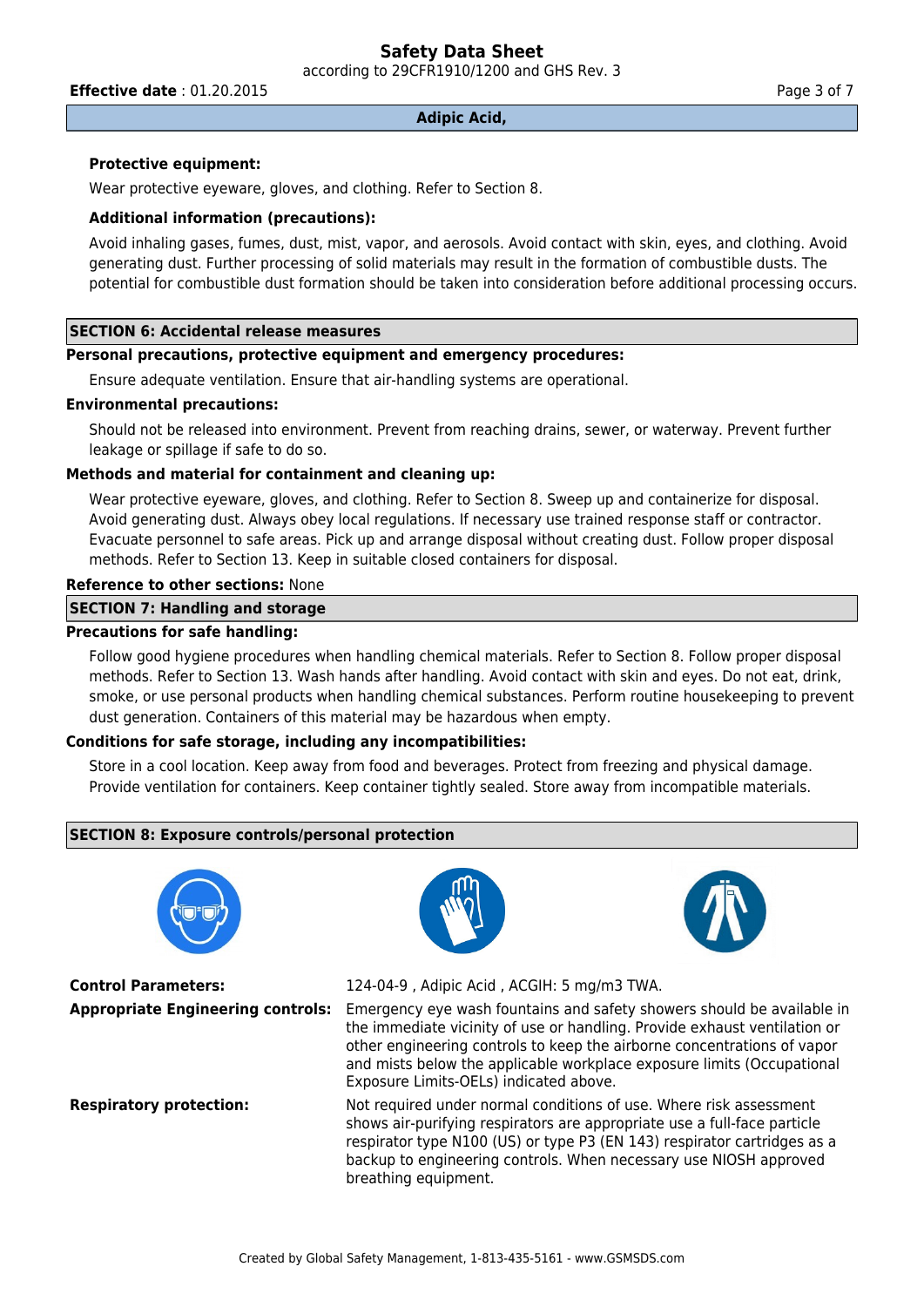according to 29CFR1910/1200 and GHS Rev. 3

| <b>Effective date: 01.20.2015</b> | Page 4 of 7                                                                                                                                                                                                                                                                                                                                                                                      |  |  |  |
|-----------------------------------|--------------------------------------------------------------------------------------------------------------------------------------------------------------------------------------------------------------------------------------------------------------------------------------------------------------------------------------------------------------------------------------------------|--|--|--|
| <b>Adipic Acid,</b>               |                                                                                                                                                                                                                                                                                                                                                                                                  |  |  |  |
| <b>Protection of skin:</b>        | Select glove material impermeable and resistant to the substance. Select<br>glove material based on rates of diffusion and degradation. Dispose of<br>contaminated gloves after use in accordance with applicable laws and<br>good laboratory practices. Use proper glove removal technique without<br>touching outer surface. Avoid skin contact with used gloves. Wear<br>protective clothing. |  |  |  |
| Eye protection:                   | Wear equipment for eye protection tested and approved under<br>appropriate government standards such as NIOSH (US) or EN 166(EU).<br>Safety glasses or goggles are appropriate eye protection.                                                                                                                                                                                                   |  |  |  |
| <b>General hygienic measures:</b> | Wash hands before breaks and at the end of work. Avoid contact with<br>skin, eyes, and clothing. Before wearing wash contaminated clothing.<br>Perform routine housekeeping to prevent dust generation. Perform<br>routine housekeeping to prevent dust generation.                                                                                                                              |  |  |  |

## **SECTION 9: Physical and chemical properties**

| <b>Appearance (physical</b><br>state, color): | White solid                                            | <b>Explosion limit lower:</b><br><b>Explosion limit upper:</b> | Non Explosive<br>Non Explosive                                                                                                         |
|-----------------------------------------------|--------------------------------------------------------|----------------------------------------------------------------|----------------------------------------------------------------------------------------------------------------------------------------|
| Odor:                                         | Odorless                                               | Vapor pressure at 20°C:                                        | 1 hPa (1 mmHg) at 159.5 °C;<br>0.097 hPa (0.073 mmHg) at<br>18.5 °C                                                                    |
| Odor threshold:                               | Not Determined                                         | <b>Vapor density:</b>                                          | $5.04$ (air=1)                                                                                                                         |
| pH-value:                                     | 3.2 (0.1% solution)                                    | <b>Relative density:</b>                                       | Not Determined                                                                                                                         |
| <b>Melting/Freezing point:</b>                | l151 - 154 °C                                          | Solubilities:                                                  | Methanol - soluble, Ethanol -<br>soluble. Acetone - soluble.<br>Benzene - slightly soluble.<br>Soluble in water: 2.0 g/100g<br>@ 25°C. |
| <b>Boiling point/Boiling</b><br>range:        | 337.5 C @ 760mmHg                                      | <b>Partition coefficient (n-</b><br>octanol/water):            | log Pow: 0.093 at 25 °C                                                                                                                |
| <b>Flash point (closed cup):</b>              | 1196 °C                                                | <b>Auto/Self-ignition</b><br>temperature:                      | $>$ 400 °C                                                                                                                             |
| <b>Evaporation rate:</b>                      | Not Determined                                         | <b>Decomposition</b><br>temperature:                           | Not Determined                                                                                                                         |
| <b>Flammability (solid,</b><br>gaseous):      | May form combustible<br>dust concentrations in<br>air. | Viscosity:                                                     | a. Kinematic: Not Determined<br>b. Dynamic: Not Determined                                                                             |
| Density at 20°C:                              | Not Determined                                         |                                                                |                                                                                                                                        |

## **SECTION 10: Stability and reactivity**

# **Reactivity:**

Nonreactive under normal conditions.

# **Chemical stability:**

Stable under normal conditions.

# **Possible hazardous reactions:**

None under normal processing.

# **Conditions to avoid:**

Incompatible materials. Dust generation.

### **Incompatible materials:**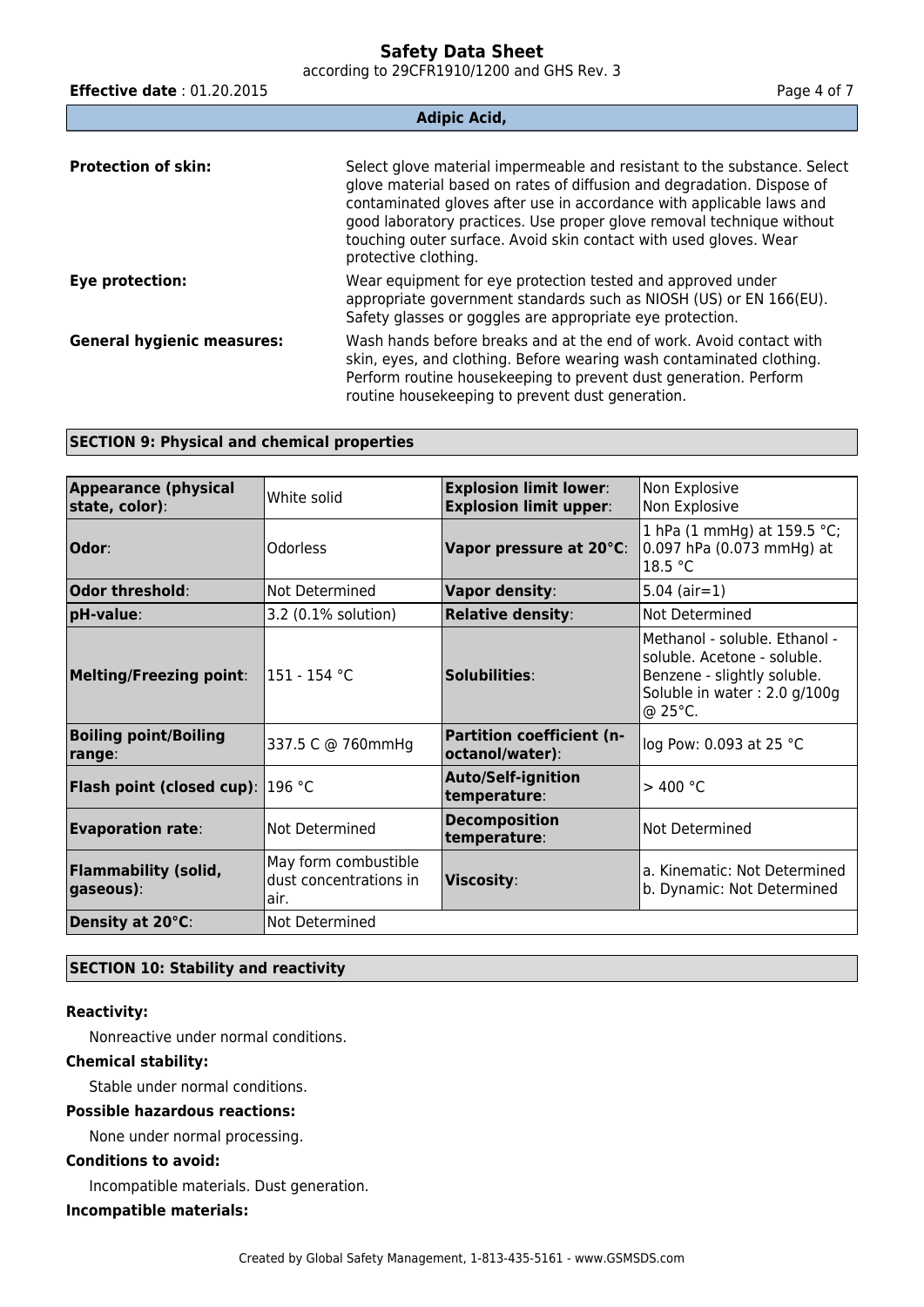according to 29CFR1910/1200 and GHS Rev. 3

**Effective date** : 01.20.2015 **Page 5 of 7 Page 5 of 7** 

#### **Adipic Acid,**

Strong oxidizing agents. Strong reducing agents. Strong bases.

# **Hazardous decomposition products:**

Carbon monoxide. Carbon dioxide.

## **SECTION 11: Toxicological information**

#### **Acute Toxicity**:

#### **Oral**:

124-04-9 LD50 Oral - Rat - male and female - 5,560 mg/kg

#### **Dermal**:

124-04-9 LD0 Dermal - Rabbit - male and female - 7,940 mg/kg

## **Inhalation**:

124-04-9 LC0 Inhalation - Rat - male and female - 4 h - > 7.7 mg/l

**Chronic Toxicity**: No additional information.

# **Corrosion Irritation**:

#### **Dermal**:

124-04-9 Skin - Rabbit Result: Mild skin irritation - 24 h

#### **Ocular**:

124-04-9 Eyes - Rabbit Result: Risk of serious damage to eyes. - 24 h

**Sensitization**: No additional information.

**Numerical Measures**: No additional information.

**Carcinogenicity**: No additional information.

**Mutagenicity**: No additional information.

**Reproductive Toxicity**: No additional information.

# **SECTION 12: Ecological information**

# **Ecotoxicity:**

Toxicity to fish static test LC0 - Brachydanio rerio (zebrafish) - >= 1,000 mg/l - 96 h: 124-04-9

Toxicity to daphnia and other aquatic invertebrates Immobilization LC50 - Daphnia magna (Water flea) - 46 mg/l - 48 h: 124-04-9

Toxicity to algae static test EC50 - Pseudokirchneriella subcapitata (aglae) - 59 mg/l - 72 h: 124-04-9

Toxicity to bacteria Respiration inhibition EC50 - Sludge Treatment - 7,910 mg/l - 3 h: 124-04-9

Fish: Bluegill/Sunfish: LC50 = 97-330 mg/L; 24-96 Hr: 124-04-9

# **Persistence and degradability**:

124-04-9: Biodegradability aerobic - Exposure time 30 d Result: 83 % - Readily biodegradable.

**Bioaccumulative potential**: No additional information.

**Mobility in soil**: No additional information.

**Other adverse effects**: No additional information.

# **SECTION 13: Disposal considerations**

# **Waste disposal recommendations**:

Contact a licensed professional waste disposal service to dispose of this material. Dispose of empty containers as unused product. It is the responsibility of the waste generator to properly characterize all waste materials according to applicable regulatory entities (US 40CFR262.11). Chemical waste generators must determine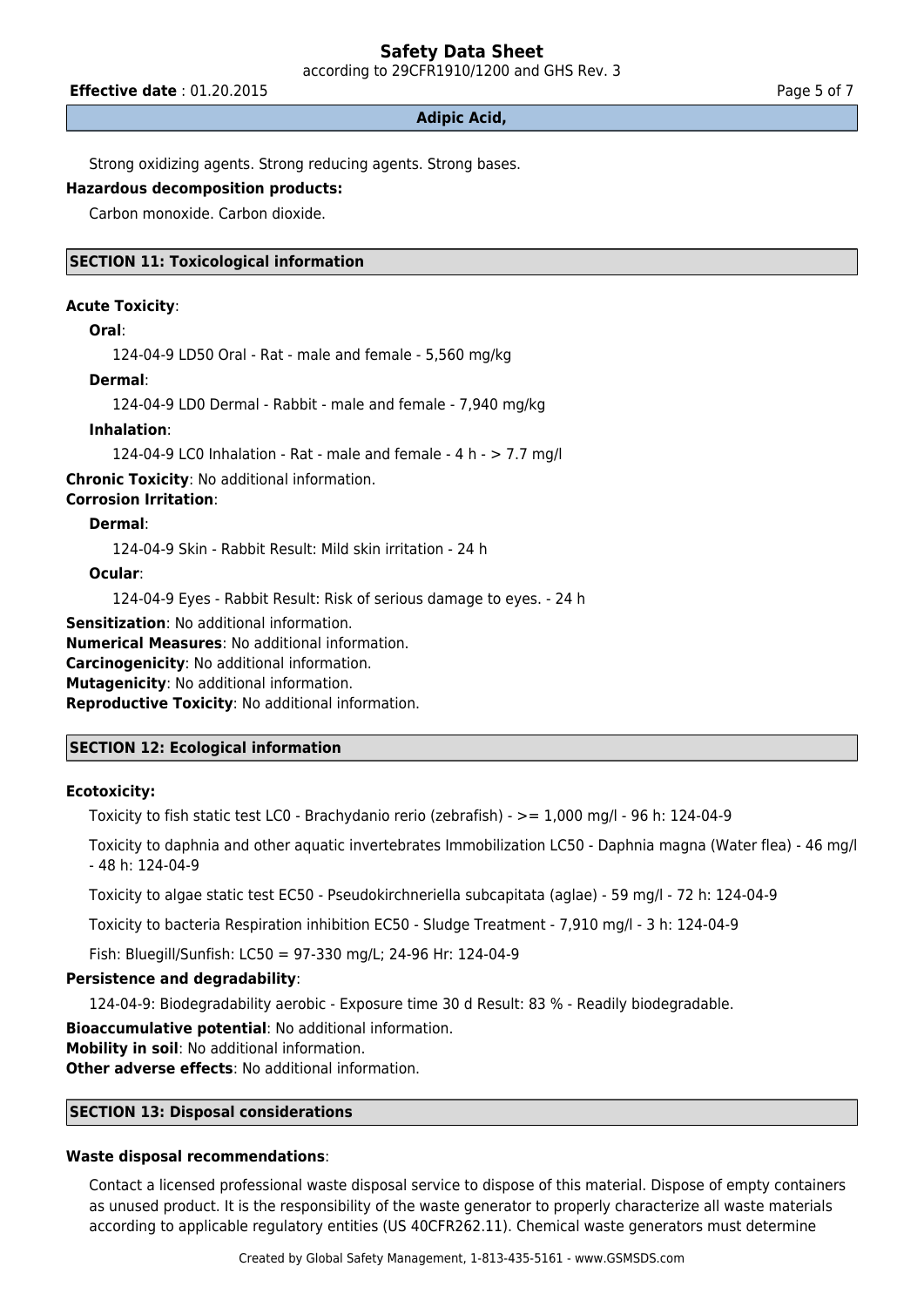according to 29CFR1910/1200 and GHS Rev. 3

**Effective date** : 01.20.2015 **Page 6 of 7 Page 6 of 7** 

#### **Adipic Acid,**

whether a discarded chemical is classified as a hazardous waste. Chemical waste generators must also consult local, regional, and national hazardous waste regulations. Ensure complete and accurate classification. Dilute with water and flush to sewer.

#### **SECTION 14: Transport information**

#### **US DOT**

**UN Number:** ADR, ADN, DOT, IMDG, IATA 3077

**Limited Quantity Exception:** None

**Bulk: Non Bulk: RQ (if applicable):** None **RQ (if applicable):** None **Proper shipping Name:** Environmentally hazardous substance, solid, n.o.s. (Adipic acid). **Hazard Class:** 9 **Hazard Class:** 9 **Packing Group:** III. **Packing Group:** III. **Marine Pollutant (if applicable):** No additional information. **Comments:** None **Comments:** None

**Proper shipping Name:** Environmentally hazardous substance, solid, n.o.s. (Adipic acid). **Marine Pollutant (if applicable):** No additional information.



# **SECTION 15: Regulatory information**

# **United States (USA)**

# **SARA Section 311/312 (Specific toxic chemical listings)**:

Acute

# **SARA Section 313 (Specific toxic chemical listings)**:

None of the ingredients are listed.

# **RCRA (hazardous waste code)**:

None of the ingredients are listed.

# **TSCA (Toxic Substances Control Act)**:

All ingredients are listed.

# **CERCLA (Comprehensive Environmental Response, Compensation, and Liability Act)**:

124-04-9 Adipic Acid 5000 lbs.

# **Proposition 65 (California)**:

# **Chemicals known to cause cancer**:

None of the ingredients are listed.

# **Chemicals known to cause reproductive toxicity for females**:

None of the ingredients are listed.

# **Chemicals known to cause reproductive toxicity for males**: